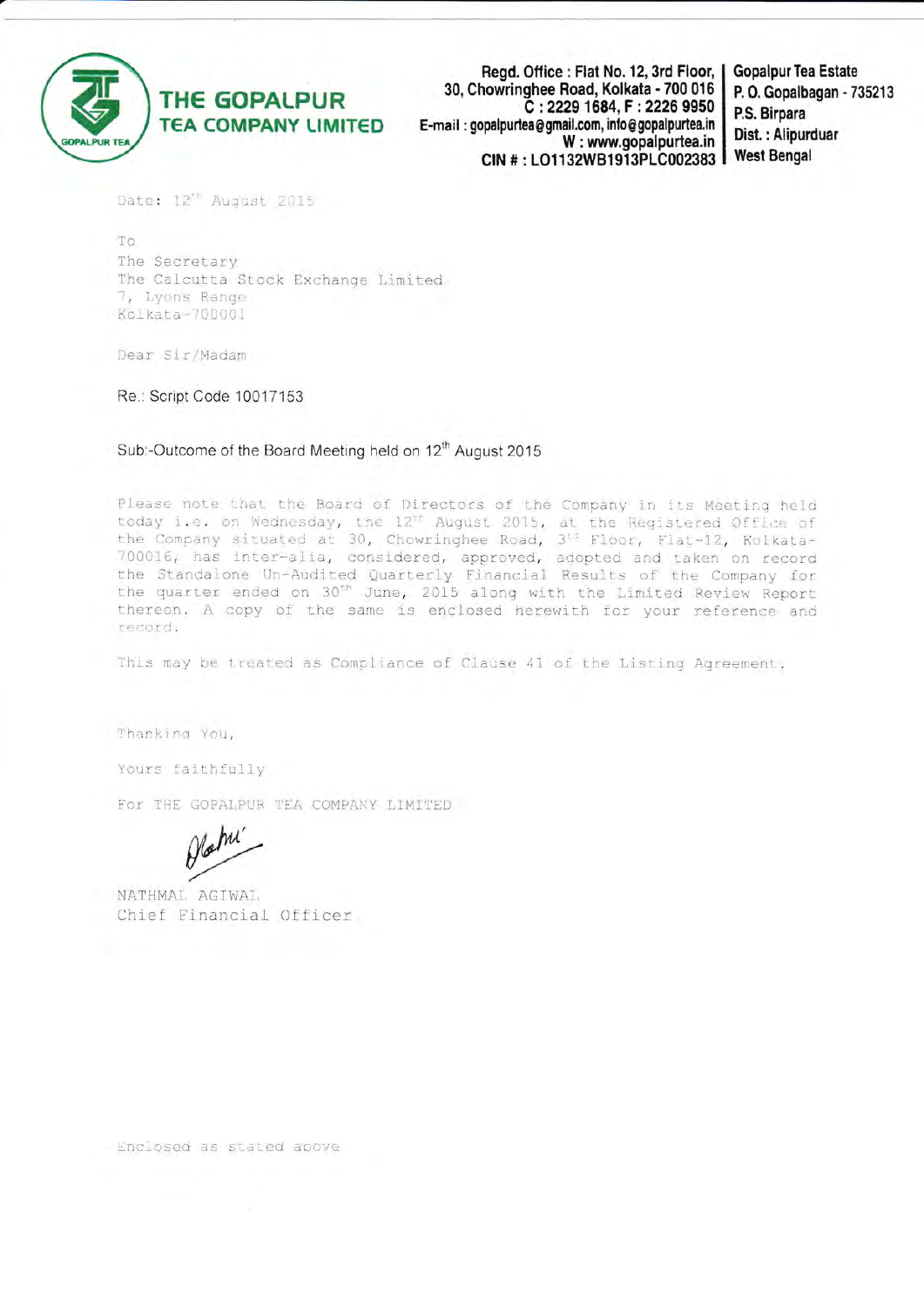#### B.SINGHAL & CO. Chartered Accountants

f,

L

 $\overline{\phantom{a}}$ 

#### LIMITED REVIEW REPORT

The Board of Directors The Gopalpur Tea Company Limited 30 Chowringhee Road Kolkata 700 016

- l. We have reviewed the accompanying statement of un-audited financial results for the quarter ended 30<sup>th</sup> June, 2015 in which are incorporated the results ('interim financial information') of The Gopalpur Tea Company Limited prepared by the Company pursuant to Clause 41 of the Listing Agreement with the Stock Exchanges in India, which has been initialed by us for identification purpose. This statement is the responsibility of the Company's management and has been approved by the Board of Directors/Committee of Board of Directors. Our responsibility is to issue a report on the Statement based on our review.
- We conducted our review in accordance with the Standard on Review Engagement 2. (SRE) 2400, "Engagements to Review Financial Statements" issued by the Institute of Chartered Accountants of India. This Standard requires that we plan and perform the review to obtain moderate assurance as to whether the financial statements are free of material misstatement.
- 3. A review is limited primarily to inquiries of company personnel and analytical procedures applied to financial data and thus provides less assurance than an audit. We have not performed an audit and accordingly, we do not express an audit opinion.
- Based on our review conducted as above, nothing has come to our attention that 4. causes us to believe that the Statement prepared , fairly in all material respects, in accordance with the applicable Accounting Standards notified pursuant to the Companies as per Section 133 of the Companies Act, 2013 'and other recognized accounting practices and policies, has not disclosed the information required to be disclosed in terms of Clause 41 of the Listing Agreement including the manner in which it is to be disclosed, or that it contains any material misstatement.

Place : Kolkata Date:  $12^{th}$  August, 2015



For B. SINGHAL & CO Chartered Accountants **FRN 312197E** a fuest

 $\beta$ , chose ( B.P, Khandelwal) Partner Mem. No. 061382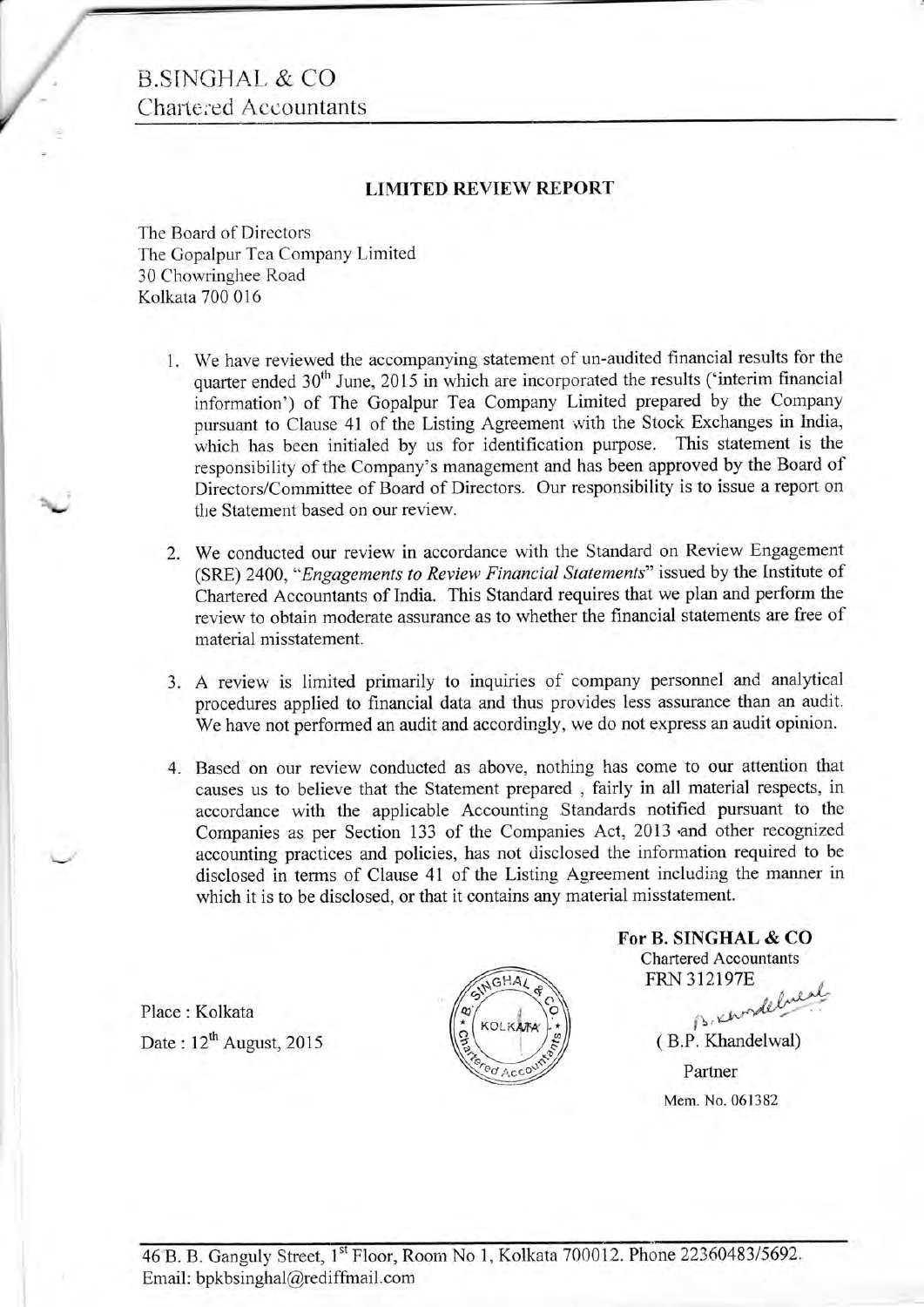### THE GOPALPUR TEA CO. LTD.

Corporate Indentity Number : L01132WB1913PLC002383 Regd. Office: Flat-12, 3rd florr, 30 chowringhee Road, Kolkata -700016 Phone: 033-22291725, Email: gopalpurtea@gmail.com

# UN AUDITED FINANCIAL RESULTS FOR THE QUARTER ENDED 3OTH JUNE 2015<br>PART I

 $(3 \infty)$ 

| Sl.              | PARTICULARS                                                                                        | <b>Three Months</b> |                     |                     | Year Ended          |  |
|------------------|----------------------------------------------------------------------------------------------------|---------------------|---------------------|---------------------|---------------------|--|
|                  |                                                                                                    | Ended<br>30.06.2015 | Ended<br>31.03.2015 | Ended<br>30.06.2014 | Ended<br>31.03.2015 |  |
| No.              |                                                                                                    |                     | (Un Audited)        |                     | (Audited)           |  |
| 1                | <b>Income from Operations</b>                                                                      |                     |                     |                     |                     |  |
|                  | (a) Net Sales/Income from Operations                                                               | 354.97              | 726.34              | 104.45              | 1,712.52            |  |
|                  | (b)Other Operating Income                                                                          |                     |                     |                     |                     |  |
|                  | <b>Total Income from Operations(net)</b>                                                           | 354.97              | 726.34              | 104.45              | 1,712.52            |  |
| $\boldsymbol{2}$ | Expenses                                                                                           |                     |                     |                     |                     |  |
|                  | (a) Purchases of stock-in-trade                                                                    |                     | 412.97              | (205.73)            | 1.97                |  |
|                  | (b) Changes in inventories of stock-in-trade                                                       | (53.19)             | 359.65              | 146.69              | 821.36              |  |
|                  | (c) Employee benefits expense                                                                      | 185.22              | 19.00               | 9.50                | 48.16               |  |
|                  | (d) Depreciation and amortisation expense                                                          | 9.76<br>144.38      | 88.88               | 134.82              | 809.01              |  |
|                  | (e) Other expenses                                                                                 |                     |                     |                     | 1,680.50            |  |
|                  | Total                                                                                              | 286.17              | 880.50              | 85.28               | 32.02               |  |
| 3                | Profit / (Loss) from operations before other income,<br>finance costs and exceptional items (1-2)  | 68.80               | (154.16)            | 19.17               |                     |  |
|                  | Other Income                                                                                       | 0.12                | 7.46                | 0.22                | 8.27                |  |
| 4<br>5           | Profit / (Loss) from ordinary activities before finance<br>costs and exceptional items $(3 + 4)$   | 68.92               | (146.70)            | 19.39               | 40.29               |  |
|                  | Finance costs                                                                                      | 3.32                | 4.75                | 8.41                | 25.97               |  |
| 6<br>7           | Profit / (Loss) from ordinary activities after finance<br>costs but before exceptional items (5-6) | 65.60               | (151.45)            | 10.98               | 14.32               |  |
|                  | Exceptional items (Capital Advances w/off)                                                         |                     |                     |                     |                     |  |
| 8<br>9           | Profit / (Loss) from ordinary activities before tax (7 -<br>8)                                     | 65.60               | (151.45)            | 10.98               | 14.32               |  |
|                  | Tax expense including Deferred Tax                                                                 | 2.76                | (25.12)             | 2.73                | (2.70)              |  |
| 10<br>11         | Net Profit / (Loss) from ordinary activities after tax (9<br>$-10)$                                | 62.84               | (126.33)            | 8.25                | 17.02               |  |
| 12               | Extraordinary items (net of tax expense)                                                           |                     |                     |                     |                     |  |
|                  |                                                                                                    | 62.84               | (126.33)            | 8.25                | 17.02               |  |
| 13               | Net Profit / (Loss) for the period (11 - 12)                                                       | 455.89              | 455.89              | 455.89              | 455.89              |  |
| 14               | Paid-up equity share capital (Face Value Rs. 10<br>each/share)                                     |                     |                     |                     |                     |  |
| 15               | Reserve excluding Revaluation                                                                      | 794.10              | 794.10              | 794.10              | 794.10              |  |
|                  | 16.i Earnings per share (before exceptional items)<br>(of ₹15/-each) (not annualised):             |                     |                     |                     |                     |  |
|                  |                                                                                                    | 2.07                | (4.16)              | 0.27                | 0.56                |  |
|                  | (a) Basic                                                                                          | 2.07                | (4.16)              | 0.27                | 0.56                |  |
|                  | (b) Diluted<br>16.ii Earnings per share (after exceptional items)                                  |                     |                     |                     |                     |  |
|                  | (of ₹15/-each) (not annualised):                                                                   | 2.07                | (4.16)              | 0.27                | 0.56                |  |
|                  | (a) Basic                                                                                          | 2.07                | (4.16)              | 0.27                | 0.56                |  |
|                  | (b) Diluted                                                                                        |                     |                     |                     |                     |  |

ed Acco